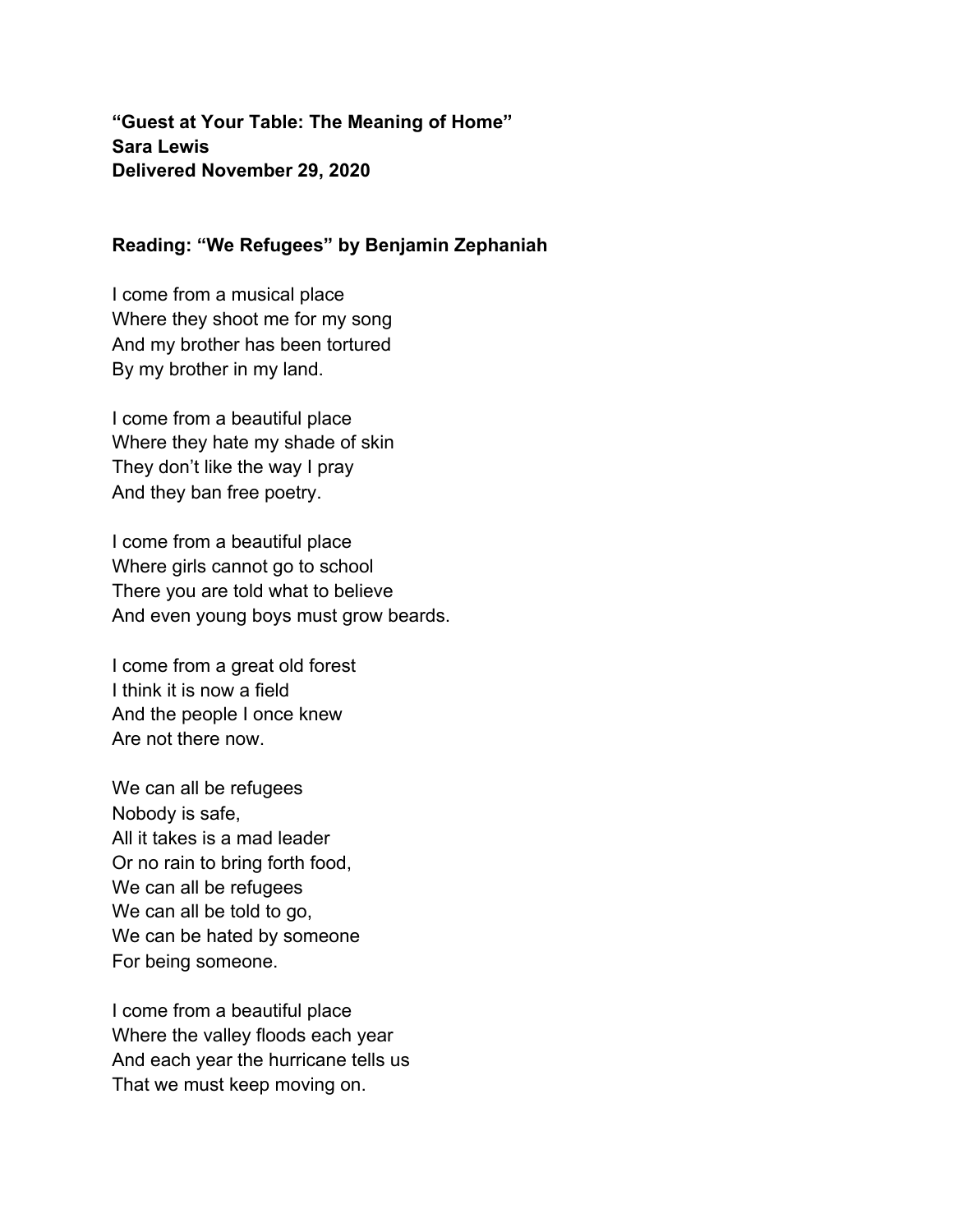I come from an ancient place All my family were born there And I would like to go there But I really want to live.

I come from a sunny, sandy place Where tourists go to darken skin And dealers like to sell guns there I just can't tell you what's the price.

I am told I have no country now I am told I am a lie I am told that modern history books May forget my name.

We can all be refugees Sometimes it only takes a day, Sometimes it only takes a handshake Or a paper that is signed.

We all came from refugees Nobody simply just appeared, Nobody's here without a struggle, And why should we live in fear Of the weather or the troubles? We all came here from somewhere.

This ends our readings.

## **Sermon/Homily:**

Yes, we all come here from somewhere, as our reading by Benjamin Zephaniah reminded us today. We all bring a glorious diversity of past memories, experiences, ancestors, and cultures with us as we arrive here in this virtual space together this morning.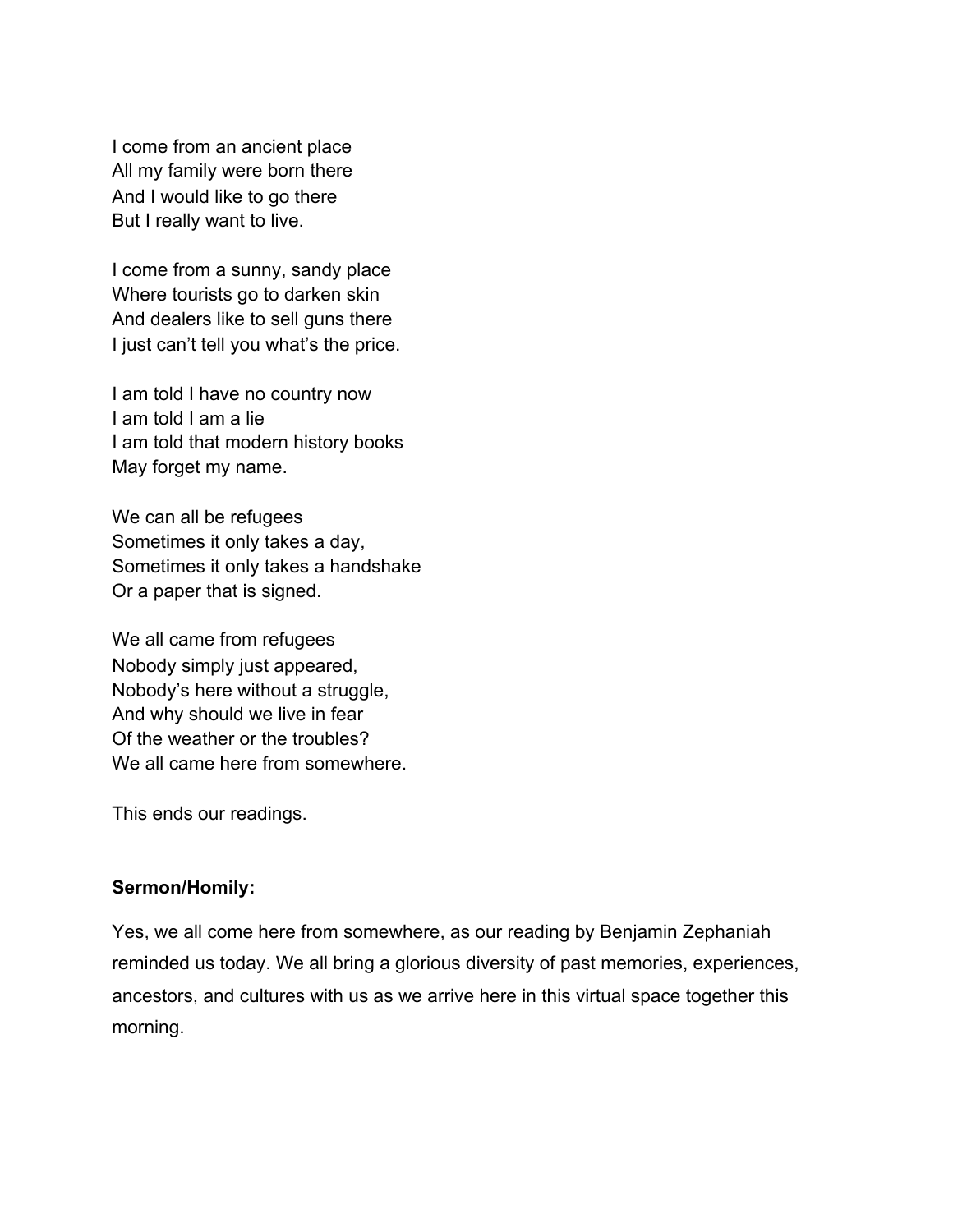George Ella Lyons, a poet from Kentucky, wrote "Where I'm From" in 1993 in response to a line in a book "I want to know when you get to be from a place"?

In thinking about that question, she made a list-based poem:

## **Where I'm From**

I am from clothespins, from Clorox and carbon-tetrachloride. I am from the dirt under the back porch. (Black, glistening, it tasted like beets.) I am from the forsythia bush the Dutch elm whose long-gone limbs I remember as if they were my own. I'm from fudge and eyeglasses, from Imogene and Alafair. I'm from the know-it-alls and the pass-it-ons, from Perk up! and Pipe down! I'm from He restoreth my soul with a cottonball lamb and ten verses I can say myself. I'm from Artemus and Billie's Branch, fried corn and strong coffee. From the finger my grandfather lost to the auger,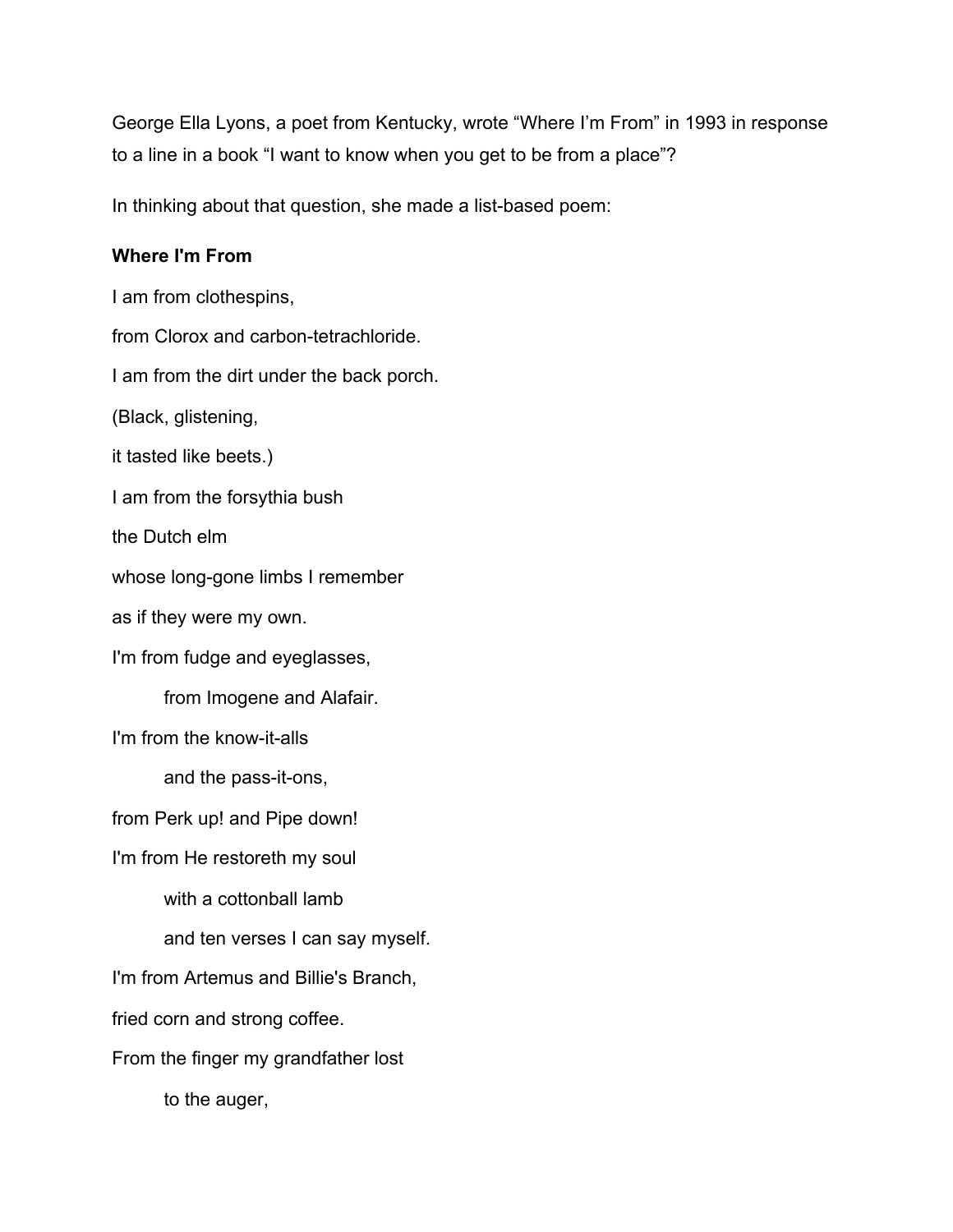the eye my father shut to keep his sight. Under my bed was a dress box spilling old pictures, a sift of lost faces to drift beneath my dreams. I am from those moments- snapped before I budded - leaf-fall from the family tree.

This poem has often been used as a teaching model, and students have written their own version of an I Am From poem in many a classroom. Educator and activist Julie Landsman saw this as a counter voice to the rise of hate and xenophobia in recent years, and together the poet and the educator created the I Am From Project, collecting hundreds of poems to show the beautiful diversity of our nation, and that it could be in celebrating our differences that we are brought together as a people. You can find many of the resulting poems on the website iamfromproject.com

We all come from somewhere, and we also can all become refugees, as the reading warned: all it takes is a mad leader, a handshake, or a signed piece of paper. It's the paradox of home. Sometimes we are deeply rooted in home, sometimes we are trapped there. Sometimes we are searching for a new home, and sometimes we simply want to live as free and nomadic as can be.

This year has thrown many of us into our homes in ways we've never experienced before. The global pandemic came with "stay at home orders", meant to stop the spread of the virus and keep us safe.

And yet, what of the person without a home? How are the unsheltered supposed to stay safe?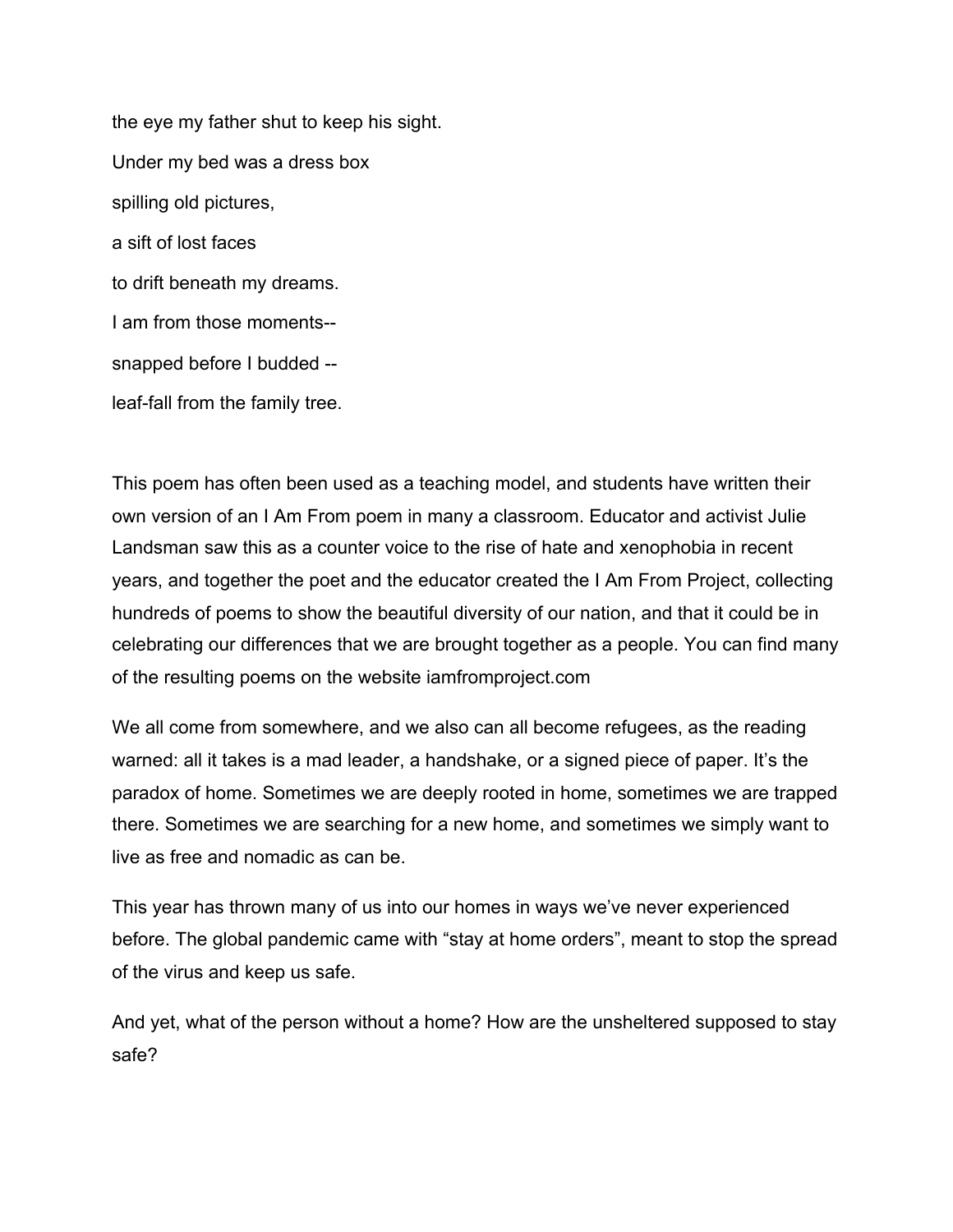And what of the people for whom home is not safe? Those experiencing domestic violence, neglect, abuse, or other manifestations of a lack of security and safety? How can they be safe at home?

Even for those relatively privileged in these regards, staying home has frayed nerves, strained loving relationships, and left us feeling anxious and exhausted. Even for those of us who can shelter in place, the global pandemic still illustrates that our homes are all connected, just as we are all connected as people, and our walls and fences only protect us up to a certain point.

This is why I believe we can learn from this year's Guest at Your Table guests. From our guest Suja, who fled the threat of imprisonment and being targeted for being a Rohingya, we can learn that sometimes you have to leave home to save your life. We can also learn about how to form and empower community ties, and rebuild community even when home and roots have been lost.

Where in our community do people need help and empowerment? Who has had to leave or lost their homes? What community building would give people, including us, a greater sense of belonging?

From our guest Chief Shirell, whose tribe of indigenous people is not federally recognized and has not received any reparation for land seized and environmental impacts felt, we can learn about the grit and determination to keep trying to be self-sufficient and resilient. We can learn how existence itself can be resistance.

Who is forgotten or unacknowledged in our community? Who has been persisting and surviving, against steep odds? What do they have to teach us about survival? What are they owed and how can we ensure justice is received?

From our guest Mark Stege, indigenous climate scientist from the Marshall Islands, we can learn the importance of self-determination for people facing the loss of home.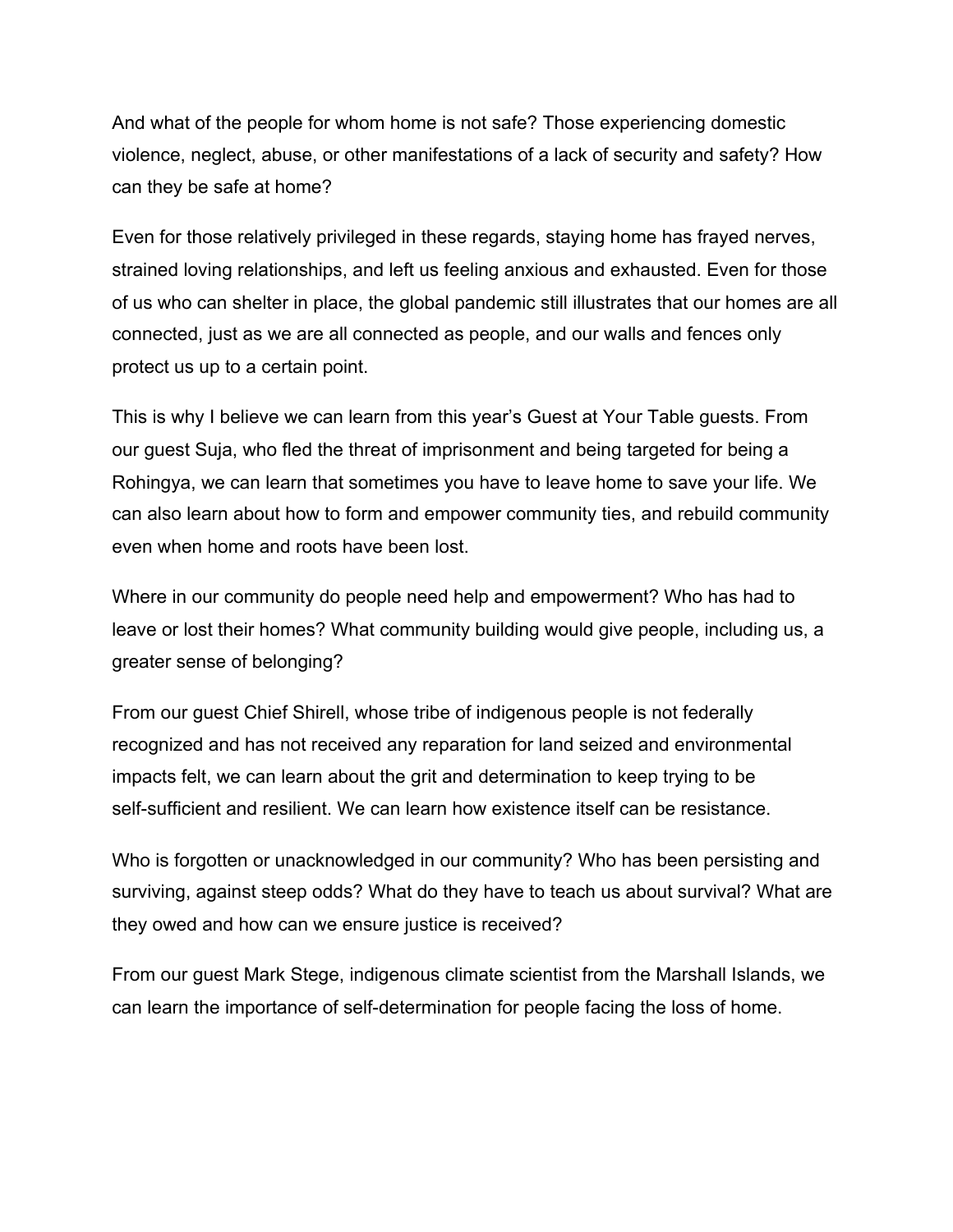In our community, who are the people that are not at the decision-making table? Whose voices are missing when we plan? What perspectives are we missing out on because the decision makers have not been able to hear everyone?

And finally, our fourth guest Adela teaches us that migrating can be an act of love. When people seek something better for their families, they do so because of the love they have, despite the dangers and sacrifices that will be involved.

What acts of love brought you to where you are today? Were there ancestors in your family or people in your childhood who faced sacrifice or even danger to get you to a better place in life? How can we help those people who are currently making that same voyage? How can we turn around and be good ancestors for others?

These are just some of the lessons of home that we can learn from our guests. I hope you will explore more of their stories, which we have posted on the Guest at Your Table padlet, and that you will support them and all the other UUSC partners by making a donation to the Guest at Your Table program. We will be collecting boxes and donations at the Drive Through on Dec.  $13<sup>th</sup>$ .

Between now and then, we will share our homes with these guests, and all the many other virtual guests that may be welcomed into our hearts and homes whenever we reach out and do anything to help another.

I'll close with this excerpt from The Meaning of Home"- Sermon by Rev. Laura Randall

*Nobody just simply appeared. We all came here from somewhere. This earth is our home. Some of us live on the same patch of land our ancestors have called home for millennia. Others of us have called this land home for a few generations, if that.*

*Some of us long for a distant home we remember from our youth and others have always lived in the town we call home. Regardless of the miles between us, this earth is our home. The distress of our planet and the turmoil of our societies, these are the circumstances we find ourselves in, regardless of what we wish were true instead.*